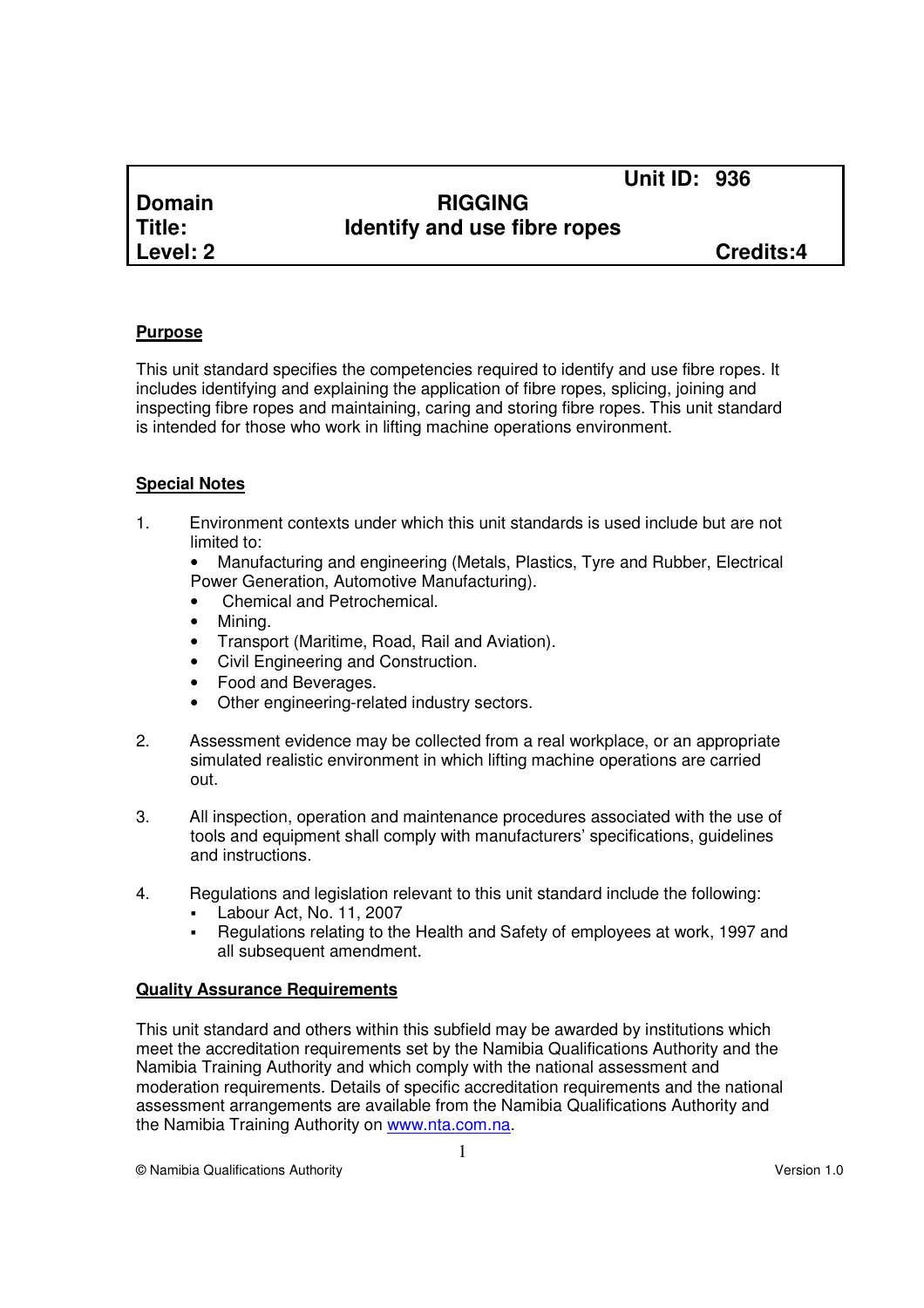# **Elements and Performance Criteria**

#### **Element 1: Identify and explain the application of fibre ropes**

#### **Performance Criteria**

- 1.1 Various types of fibre ropes and their applications are identified and explained.
- 1.2 Charts and/or calculations are used in order to select the applicable fibre rope.
- 1.3 The consequences of the unsafe use of fibre ropes, is explained and discussed.
- 1.4 Splicing and joining methods are explained and demonstrated according to industry practice.
- 1.5 Terms and definitions used are consistent with generally accepted mechanical handling work-site practice.

#### **Element 2: Splice, join and inspect fibre ropes**

#### **Range**

Fibre ropes may include but are not limited to the range of natural and synthetic types and applications.

Joining may include but is not limited to knots, bends and hitches of all types relevant to different industries.

Splicing may include but is not limited to methods relevant to different industries (grommet-, long-, short, eye-, back-splices).

Inspection and the checking of fibre ropes may include but is not limited to visual inspection.

#### **Performance Criteria**

- 2.1 Methods of splicing and joining fibre ropes are explained in terms of industry standards.
- 2.2 Methods of splicing and joining of fibre ropes are demonstrated in line with specified requirements.
- 2.3 The splicing method is performed and corresponds with specification and work instructions.
- 2.4 The splice is checked for serviceability in line with standard regulatory and worksite practices.
- **2.5** Inspections are carried out on fibre ropes.